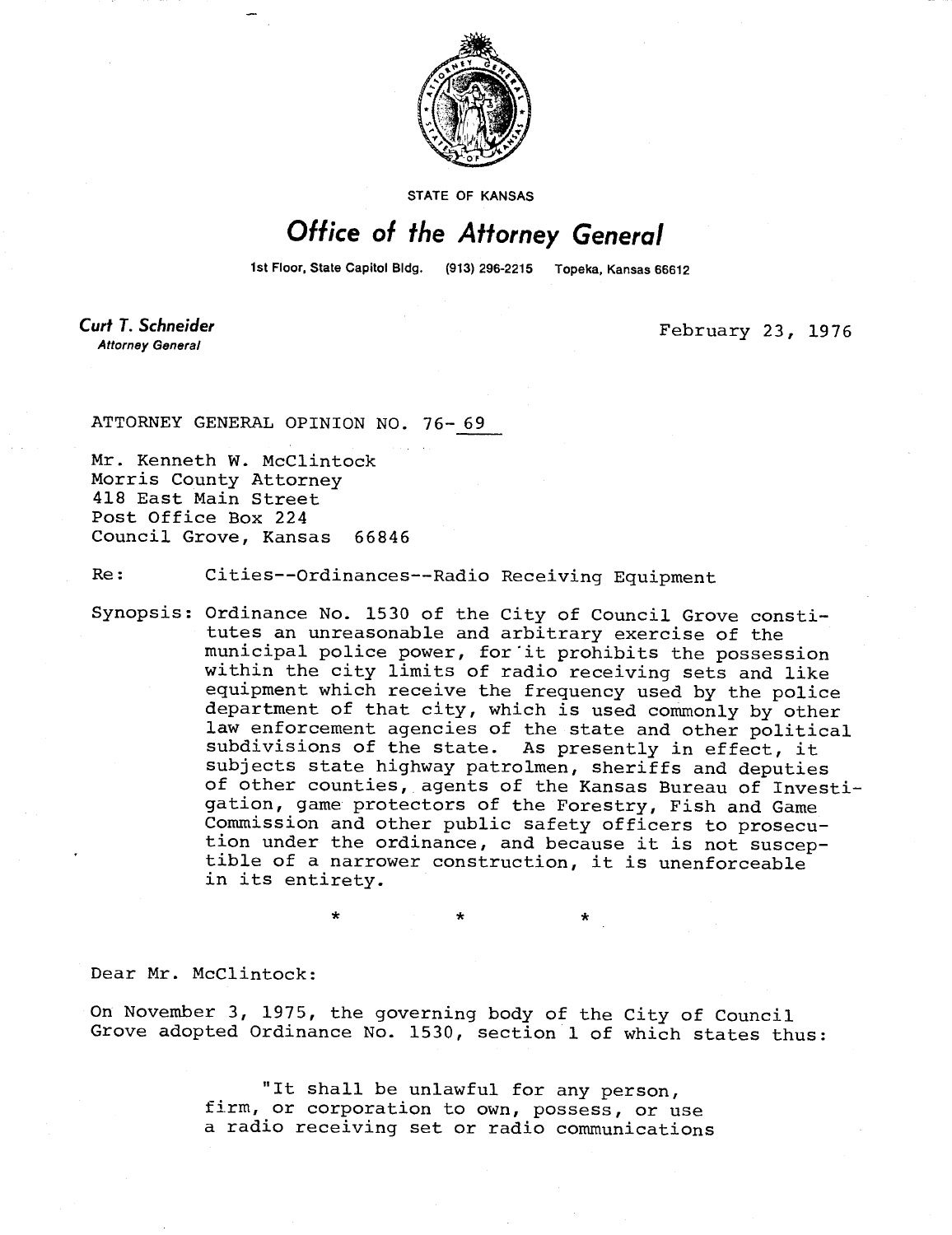Mr. Kenneth W. McClintock Page Two February 23, 1976

> for receiving police communication on the frequency of the Council Grove Police Department."

Section 2 excludes therefrom

"the Sheriff and his paid deputies of Morris County, Kansas; the duly appointed police officers of the City of Council Grove, Kansas; nor to any radio which is not used for the primary purpose of receiving or obtaining the radio communications on the frequency used by and for the Council Grove Police Department."

Pursuant to K.S.A. 1975 Supp. 48-929(a),

"Each county within this state shall establish and maintain a disaster agency responsible for emergency preparedness and coordination of response to disasters or shall participate in an interjurisdictional arrangement for such purposes under an interjurisdictional disaster agency as provided in K.S.A. 1975 Supp. 48-930."

You advise that in May, 1975, a revised emergency operations plan for Morris County was published under the auspices of the State Division of Emergency Preparedness, and you enclose a copy of Annex F, pertaining to communications. That plan specifically provides for a communications capability extending "horizontally and laterally throughout all levels of government," and assigns to the Civil Defense Director responsibility for coordination and continuity of all communications. The communications described in the annex specifically include police frequencies frequently used by the Council Grove Police Department.

You advise that the three main frequencies used by the Council Grove Police Department are those used by law enforcement agencies throughout the state. The city and Morris County are jointly providing radio dispatching service, and Morris County holds the license for utilization of the three frequencies mentioned.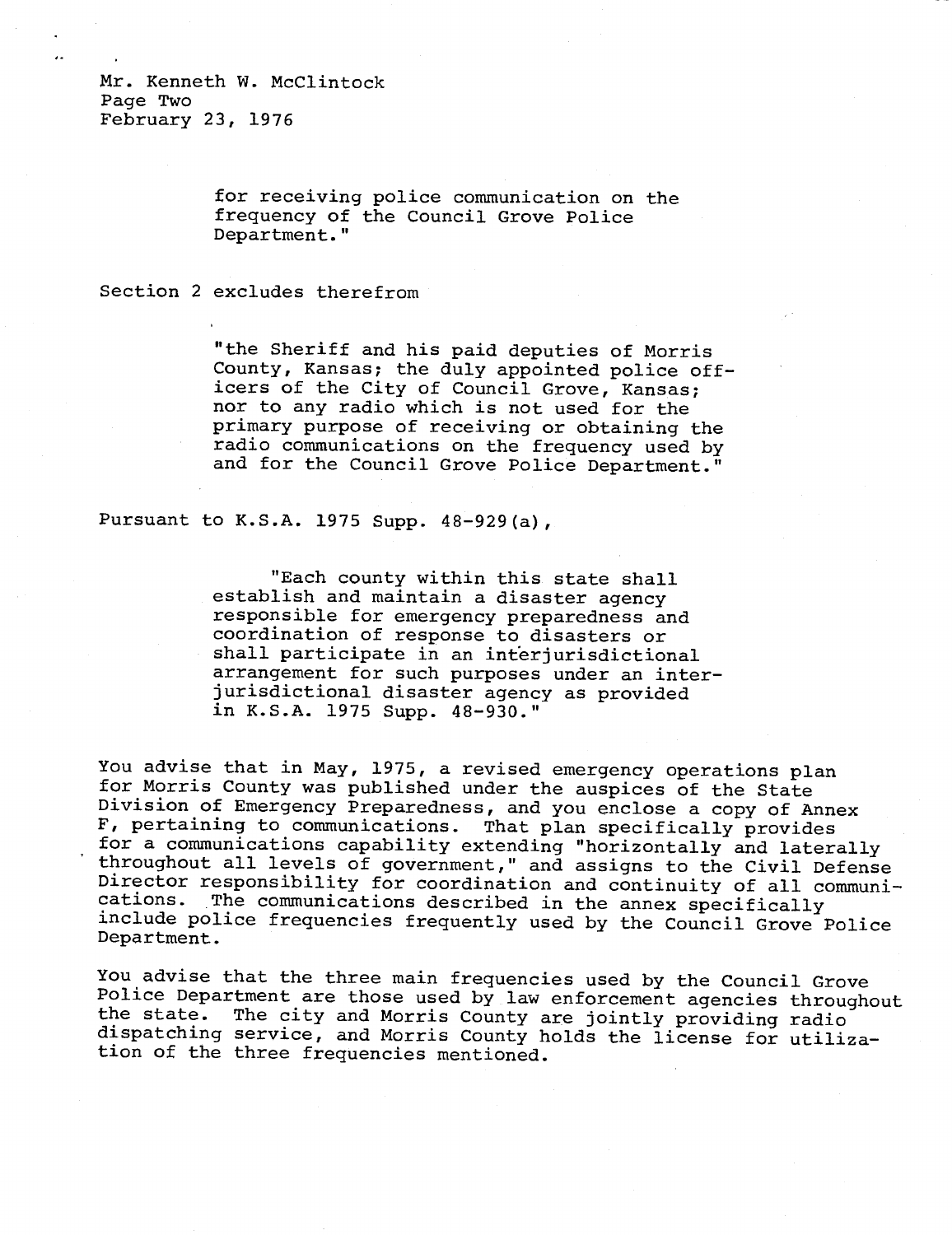Mr. Kenneth W. McClintock Page Three February 23, 1976

You advise also that under the emergency operations plan, the local Emergency Preparedness Agency has the responsibility for monitoring local weather conditions, and to provide emergency services in the event of tornadoes, floods, winter storms and transportation accidents. In actual operation, the Agency has provided radio monitoring equipment which is capable of receiving radio communications on the frequencies used by the Council Grove Police Department, as well as other police departments, plus weather stations, citizen band radios, and so on.

The question you pose is whether Ordinance No. 1530 is constitutional and enforceable in the City of Council Grove against the Morris County Emergency Preparedness Agency and its volunteer personnel acting in accordance with the emergency operation plan, and also whether the ordinance is enforceable against the general public. In the latter regard, you point out that in the community, as in many others, there are a large number of multi-band radio receivers capable of receiving police frequencies, and also a number of "scanners" capable of receiving only, or primarily, police frequencies.

In Grigsby v. Mitchum, 191 Kan. 293, 380 P.2d 363 (1963), the court spoke to the tests for determining the validity of an ordinance which is challenged as unconstitutional;

> "Almost every exercise of the police power will necessarily either interfere with the enjoyment of liberty or the acquisition, possession and production of property, or involve an injury to a person, or deprive a person or property within the meaning of the Fourteenth Amendment to the Constitution of the United States. Nevertheless, it is well settled that an exercise of the police power having such an effect will be valid if it bears a real and substantial relation to the public health, safety, morals or general welfare of the public, and if it is not unreasonable or arbitrary.

"Whether an exercise of the police power does bear a real and substantial relation to the public health, safety, morals or general welfare of the public, and whether it is unreasonable or arbitrary are questions which are committed in the first instance to the judgment and discretion of the legislative body, and, unless the decisions of such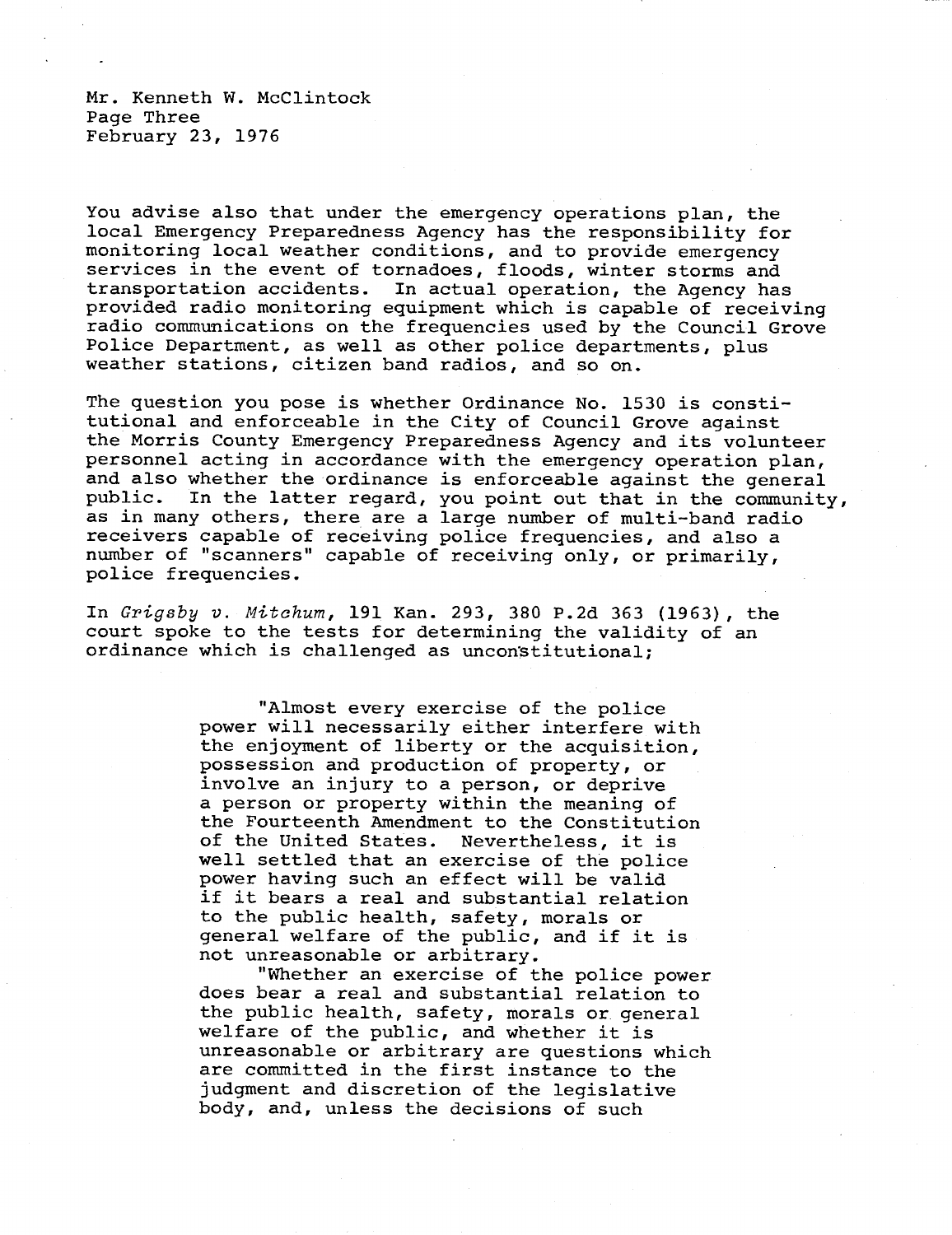Mr. Kenneth W. McClintock Page Four February 23, 1976

> legislative body on those questions appear to be clearly erroneous, the courts will not invalidate them.

In determining whether an ordinance which has the effect of prohibiting pinball machines by conditions imposed upon the issuance of a license is reasonable, and whether it has a substantial relationship to the health, morals, safety or general welfare of the people of a municipality, the court may weigh the benefit to those people affected by the elimination of such devices against the benefits in having such devices available for use by those people, and the interests of the appellees as the owners of those devices." 191 Kan. at 302.

The police power may not be exercised unreasonably, arbitrarily or vindictively. The prohibition imposed by an ordinance must have a "substantial relationship to the health, morals, safety or general welfare." As stated in Delight Wholesale Co. v. City of Overland Park, 203 Kan. 99, 453 P.2d 82 (1969):

> "[W]hile the police power is wide in its scope and gives a governmental body broad power to enact laws to promote the health, morals, security and welfare of the people, and further, a large discretion is vested in it to determine for itself what is deleterious to health, morals or is inimical to public welfare, it cannot under the guise of the police power enact unreasonable and oppressive legislation or that which is in violation of the fundamental law." 203 Kan. at 103.

It is not at all clear what purpose this ordinance is designed to serve. It has been suggested that one reason for its enactment was the allegation that when a police officer was dispatched to the scene of a reported crime, disturbance or other incident, others who overheard the broadcast travelled to the scene of the crime or incident, and their presence interfered with the officer in the performance of his duties. Law enforcement officers have ample authority, of course, to order observers and bystanders to refrain from interfering with the performance of their duties. Moreover, bystanders, passersby, neighbors and others frequently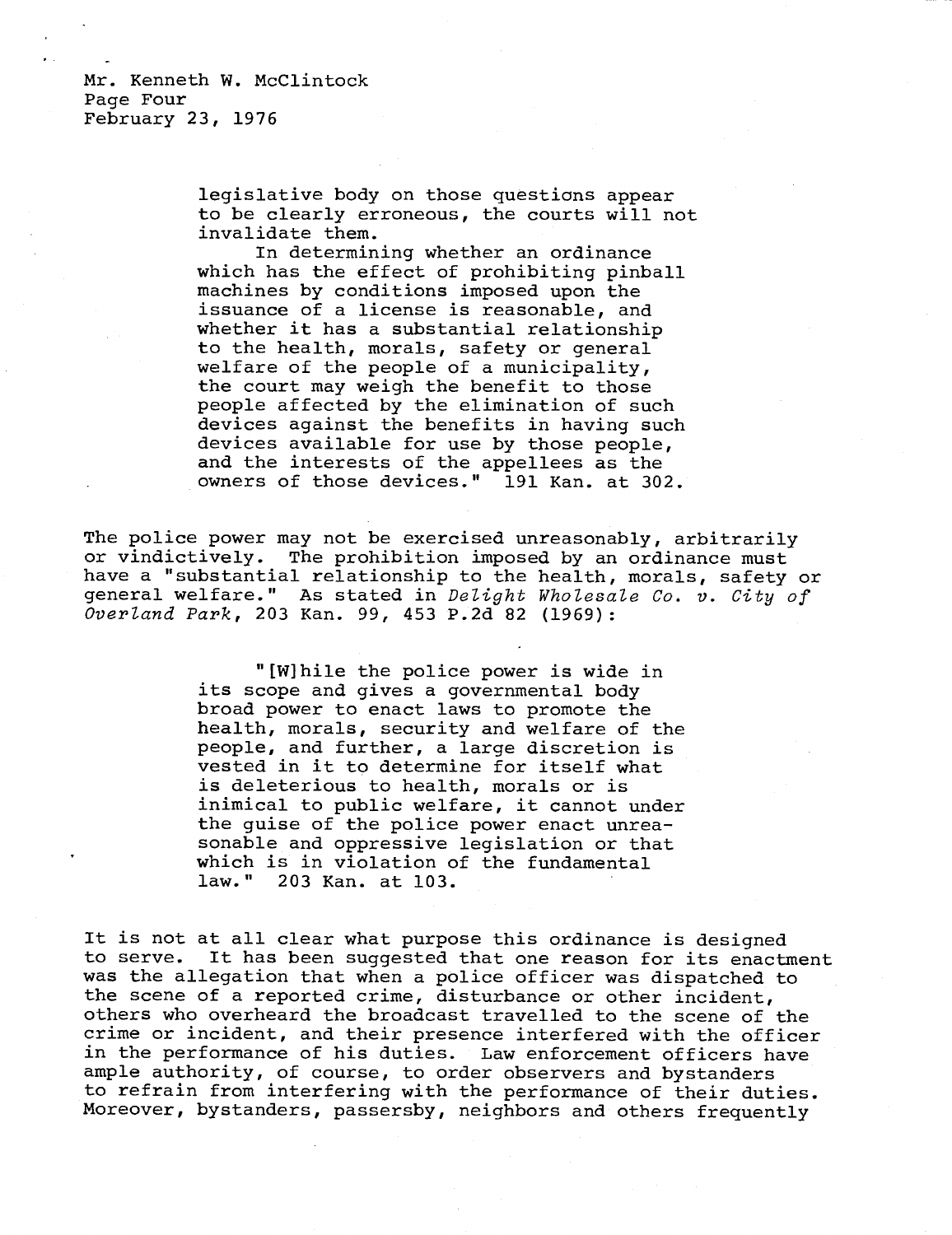Mr. Kenneth W. McClintock Page Five February 23, 1976

congregate at the scene of a disturbance to which a police officer has been called, apart from those who may have been alerted to the disturbance by radio broadcasters. Moreover, it is the experience of many police officers that volunteer citizen assistance derived from their access to the police frequencies may be invaluable. For example, recently in Topeka, a citizen with such a receiving set located a car of a bank robbery suspect very shortly after the offense had been committed, having heard the vehicle description broadcast. His alertness and cooperation with the police led to the prompt arrest of the suspects. Thus, it is highly questionable whether the ordinance bears any relationship whatever to the assistance of police officers, if that is indeed its purpose.

Moreover, many citizens possess such receiving sets, and like equipment, for clearly lawful purposes. A police officer's family, for example, might have one at home, to keep informed concerning the officer's assignments and well-being. Other citizens possess such equipment with the express intention of providing assistance to law enforcement officers if the occasion should arise.

We are advised that the frequencies 39.46 and 39.58 are used widely, if not universally, for sheriffs' communications throughout the state. Under this ordinance, any sheriff or deputy of another county passing through the City of Council Grove would be subject to prosecution. Likewise, state highway patrol troopers, game protectors of the State Forestry, Fish and Game Commission, and agents of the Kansas Bureau of Investigation, to mention but three examples, would also be subject to prosecution under this ordinance. Clearly, it is overbroad, for there is no police power justification whatever for such a sweeping prohibition, for so applied, not only does the prohibition bear no relationship whatever to the public health, morals, security and welfare, but is indeed contrary and detrimental to the public safety.

You inquire particularly concerning application of the ordinance to the Morris County Emergency Preparedness Agency and its volunteer personnel acting in accordance with the emergency operation plan. We are advised that the primary, and perhaps the sole, source of weather and tornado information available to the agency is the radio communications of the sheriff's department. Once again, there seems no conceivable justification in terms of public safety to deny one public safety agency access to the radio frequency and communications of another public safety agency.

To return to your specific questions, you asked whether the ordinance was enforceable, first, against the general public, and secondly, against the Morris County Emergency Preparedness Agency and its designated personnel acting in the course of their duties on behalf of the agency. This particular ordinance is clearly overbroad. It is manifestly an arbitrary and unreasonable exercise of the police